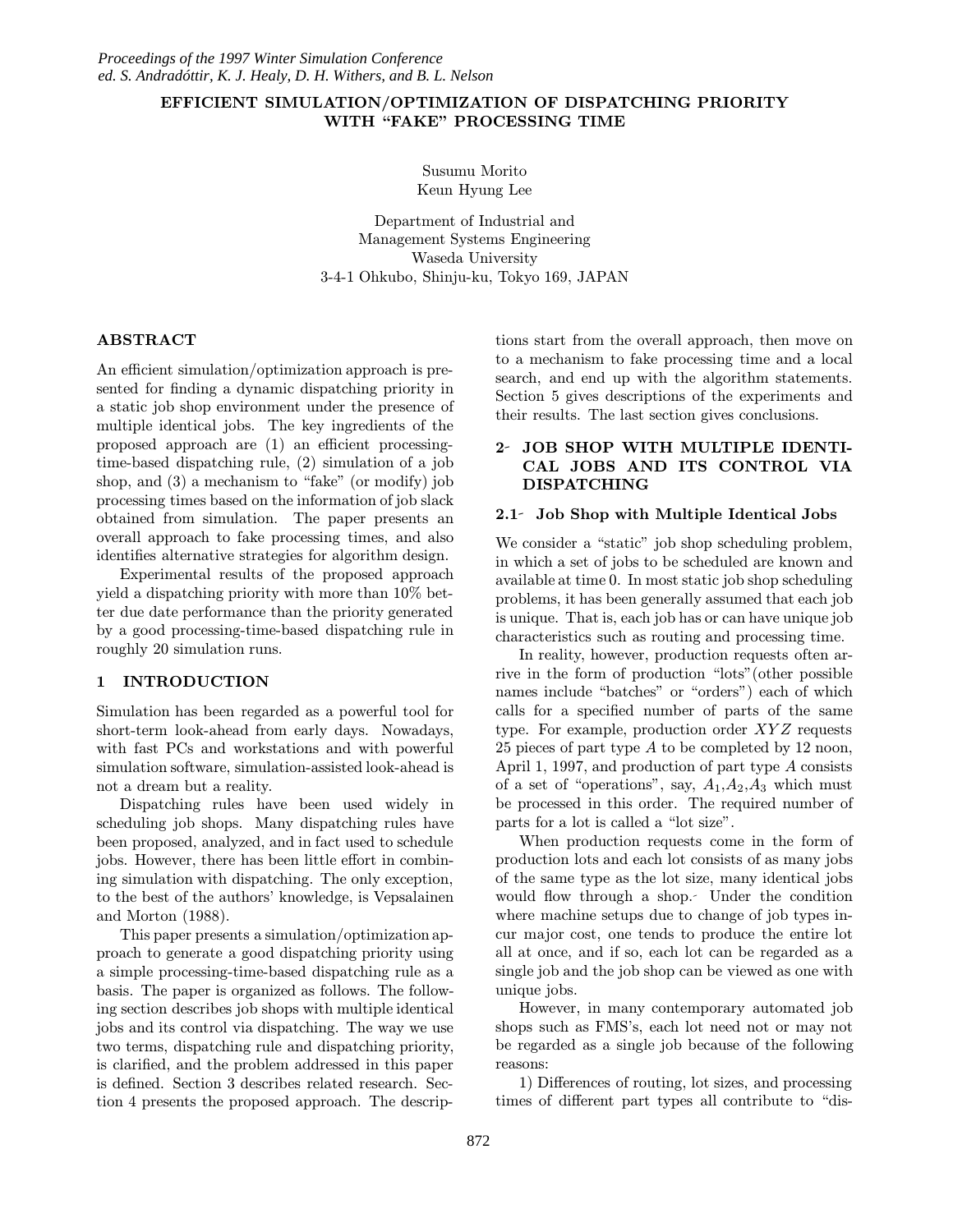tributed" processing of jobs that constitute a lot.

2) A limited number of pallets and fixtures makes it impossible to process jobs that constitute a lot all at once.

3) Some form of material handling system which is often automated, is used and required to transport works placed on pallets.

4) Hardware is designed to cope with simultaneous production of many distinct works, and the associated control mechanism, i.e., software does not try to group all jobs constituting a lot as one big batch.



Figure 1: Job Shop with Multiple Identical Jobs

When the multiple identical jobs belonging to a particular lot cannot or need not be processed all at once, the associated Gantt chart may look like Figure 1. The shop like Figure 1 creates difficulties when one wants to estimate the production lead time of a particular lot, which is the time between the start and the end of the entire lot. If a lot calls for, say, 25 pieces of part type A with three operations,  $A_1, A_2, A_3$ to be processed in this order, time between the start of operation  $A_1$  of the first job and the end of A3 of the last (i.e., 25th) job, constitutes the production lead time. Since, for example, the second operation  $A_2$  of the first job can be started after the completion of  $A_1$  of the first job, and need not wait for the completion of  $A_1$  of the entire lot, production of a particular lot "overlaps" time-wise. Furthermore, "interference" with jobs belonging to other lots generally creates waiting. Such interference together with overlapping production makes it difficult to estimate production lead time of a lot. A lack of knowledge for the production lead time would make scheduling difficult in a job shop with multiple identical jobs.

## 2.2 Dispatching Rule and Dispatching Priority

Throughout this paper, we distinguish "dispatching rules" from "dispatching priorities". Here, a dispatching priority is defined to be a linear ordering of all relevant operations, based on which jobs are dispatched on all machines. If, for example, operations to be dispatched consist of  $A_1, A_2, A_3$ ;  $B_1, B_2$ ;  $C_1, C_2, C_3$ , any one of the linear orderings of the 8 operations, say,

 $C_2 \rightarrow A_3 \rightarrow B_1 \rightarrow B_2 \rightarrow C_1 \rightarrow A_2 \rightarrow C_3 \rightarrow A_1$ gives a dispatching priority. We assume that a single dispatching priority is shared on all machines.

In a job shop with multiple identical jobs, two or more distinct operations of the same part type, say  $C_1$  and  $C_3$ , may compete for the same machine, and it is not enough to assign priority to jobs, and thus becomes necessary to assign priority to operations.

A dispatching rule, on the other hand, is defined to be a well-defined mechanism to determine a dispatching priority based on such information as job properties(lot size, lot due date, number of operations and the associated processing time, routing, etc.), current shop status, as well as current time. As in Figure 2, a dispatching rule can be regarded as a mechanism which maps input information to a linear ordering of operations.



Figure 2: Dispatching Rule and Dispatching Priority

### 2.3- Problem Statement

We now define a "dispatching priority problem". which is a short-term scheduling problem. Note that we focus our attention on the "dynamic" dispatching priority, i.e., the priority ordering changes dynamically over time reflecting changes of production status. Here, we take the total tardiness as the performance measure, even though other measures could have been used.

Objective: Minimize total tardiness

Conditions: Each part type is given a lot size and a due date by which the production of the entire lot is hoped to be completed. All processing information such as the associated operations together with their sequence and time requirements are assumed to be known and deterministic. Detailed descriptions of the simulation model will be given in 5.1.

What is to be decided: Dispatching priority of parts and operations

Finally, we note that the particular type of static scheduling problems presented is important in automated job shops such as FMS's with multiple identical jobs because:

1) System control software often requires a system user to specify dispatching priority, or at least ask the user to select a dispatching rule to be used.

2) A set of lots to be processed concurrently are usually known (i.e., have been decided) in advance. A decision to select which lots to be put into the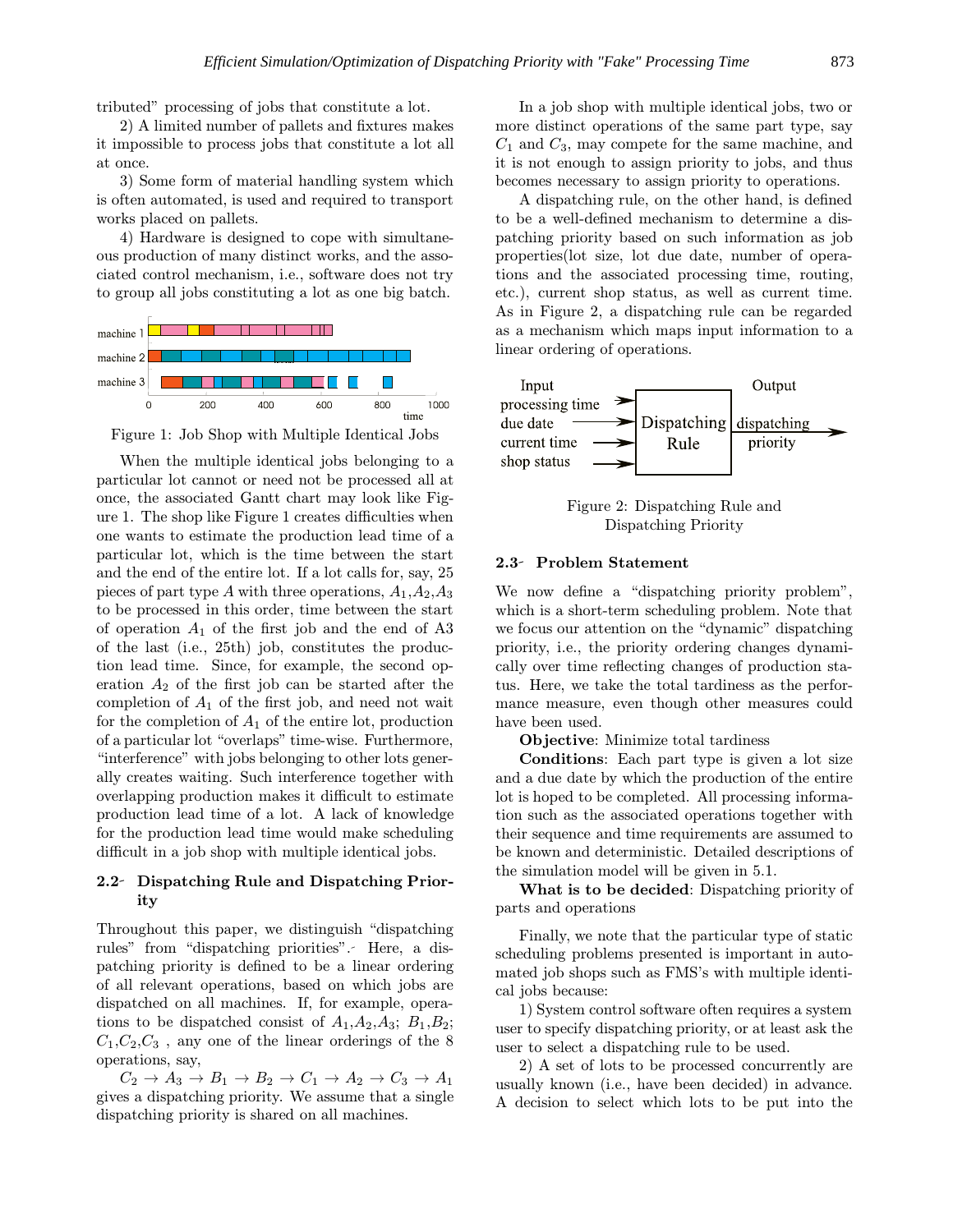system is often referred to as part type selection, and we assume that this decision has been made already.

### 3 RELATED RESEARCH

### 3.1 Use of Simulation in Dispatching

An iterative use of simulation in the determination of dispatching priority was probably first proposed by Vepsalainen and Morton(1988).

# 3.2 Use of "Modified Information" in Dispatching

There are some attempts in the past to use "fake" data to generate a dispatching priority. Probably the most well-known and well-performed one would be an extremely simple scheme called Modified Due Date (MDD) of Baker and Kanet (1983).

## 3.3 Optimization of Dispatching Priority

Morito and Lee (1994) tried to explore the best dispatching priority with the least total tardiness among all possible priority ordering. They noted the fact that any dispatching priority with good performance is acceptable even if one does not know a rule (i.e., a mechanism) which relates the priority ordering to the jobs' properties and other factors. A combination of simulation with simulated annealing is employed to explore a near-optimal dispatching priority. They assumed a static job shop environment (i.e., all jobs are available at time 0, and no new jobs arrive thereafter) and the static dispatching priority (i.e., priority does not change over time).

Their study showed that the best dispatching priority found by their simulation/optimization approach produced slightly more than 10% better due-date performance than best dispatching rules they compared. The gain was obtained, however, after thousands of iterations of their simulation/optimization approach. Despite their attempt, they failed to come up with a new rule that yields the best dispatching priority obtained by the simulation/optimization approach.

The results indicate that there is a potential for better dispatching rules, but it is not easy to find such ones. Optimization of dispatching priority is interesting, but its computational burden generally appears to be too heavy. The question then would be: Are there ways to come up with a good dispatching priority without "wasting" a huge amount of computation? This paper addresses the above question, and presents a simple and effective simulation-based mechanism to fill the gap.

# 4 A SIMULATION-ASSISTED SCHEME FOR OBTAINING A GOOD DISPATCH-ING PRIORITY

### 4.1 Basic Design Philosophy

#### We first describe our basic design philosophy:

1) Use a well-performed processing-time-based dispatching rule to generate an initial dispatching priority.

Our past studies indicate that the processingtime-based dispatching rules generally produce an excellent due-date performance without sacrificing shop utilization (Lee, Morito, and Imaizumi 1996). Obviously, these rules are simple and take little time. Therefore, it is natural to use such a rule to generate an initial dispatching priority.

2) Use simulation to obtain estimates for job completion time(or equivalently, job slack or tardiness).

Provided that a simulation model of a job shop is available, job completion times can be estimated by simulating the shop assuming the given dispatching priority. This allows us to estimate slack or tardiness of jobs.

3) Intelligently "fake" processing time of jobs and apply again the processing-time-based dispatching rule to generate a dispatching priority with better due-date performance.

If simulation results indicate that a particular job, say job A, has a lot of slack with some other jobs being tardy, one naturally wants to lower the dispatching priority of job A so that tardiness of other jobs can be reduced. Assuming that we use a simple processingtime-based dispatching rule, this might be achieved by "increasing" the processing time of job A for the purpose of sorting in priority generation. In other words, we "fake" the processing time of job A. Thus, we fake processing times of some jobs systematically based on some mechanism in the hope that due-date performance is improved, and re-apply the selected processing-time-based dispatching rule to generate a new and hopefully "better" dispatching priority.

Based on the general philosophy stated above, we now present the outline of a simulation-assisted scheme to find a reasonable dispatching priority. First, we present an overview of the entire approach, followed by brief descriptions of its key ingredients, which consist of 1) a precise mechanism of processing time fake, and 2) an overall design of an iterative method to explore an improved dispatching priority.

### 4.2 Overall Approach (Figure 3)

Figure 3 schematically shows the overall approach. Entries in the boxes indicate some sort of mechanisms whose input and output are indicated in italics.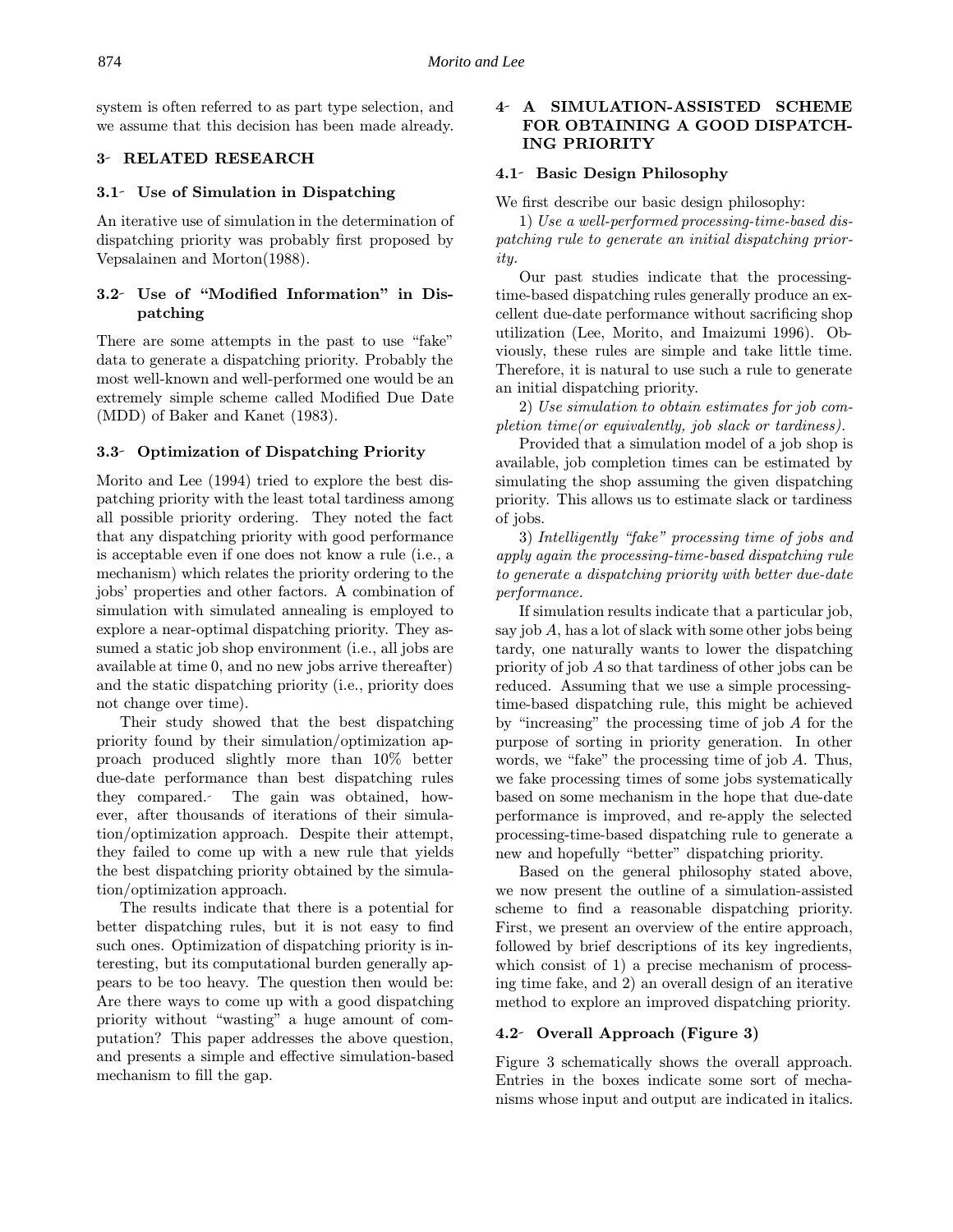Given job data, we first apply a specified processingtime-based dispatching rule to generate a specific dispatching priority. We note that when the processingtime-based dispatching rule is fixed, a given set of processing times lead to a unique dispatching priority (unless there exist ties). Let us call the resultant priority the "base" dispatching priority.



Figure 3: Overall Approach

Under the current technology, the only approach possible to estimate shop performance of the given base dispatching priority appears to be simulation. Thus, we run simulation to obtain its shop performance. In particular, we obtain slack/tardiness information of jobs from simulation results. Note that the simulation is run based on the original processing time data, and not based on the fake data. Given the slack/tardiness information, we perform processing time fake. Given the base dispatching priority, we try several alternative fake data sets. This is because a particular fake may not lead to improved dispatching priority.

Once a set of fake processing times are given, we again apply the dispatching rule to obtain the associated dispatching priority, which will be simulated to obtain slack/tardiness information. There are several possible ways to organize the search, such as a local search, a branch and bound, and a backtrack. Below, we develop an algorithm based on a local search, in which different sets of fake processing times constitute a "neighborhood" of a given base dispatching priority.

In a local search with "best improvement strategy", the algorithm continues to find the dispatching priority among a neighborhood which yields the least tardiness. If no improvement is achieved as compared with the base dispatching priority, we stop. Otherwise, replace the base dispatching priority with the newly-found improved dispatching priority and essentially the same procedures repeat until termination.

### 4.3 Design of "Fake" Mechanism

Our basic idea is simply to fake job processing times with positive slack to make it longer. A variety of mechanisms can be considered to achieve this goal. Therefore, determination of a precise mechanism to fake processing time of jobs requires us to study carefully several alternative design strategies. Below, we list several view points for such mechanism design.

1) Do we apply only "positive" fake (increasing processing time) or both positive and "negative" fake (decreasing processing time)?

2) Do we relate the magnitude of slack/tardiness to the degree of processing time modification?

3) How do we decide the absolute magnitude of processing time modification?

4) Do we include randomness in the fake mechanism?



In this paper, we employ the deterministic mechanism which considers only "positive" fake to increase processing time of jobs with positive slack. An intuitive justification for not applying fake to tardy jobs is the well-known fact that the SPT (Shortest Processing Time first) rule is optimal for 1-machine mimimum flow time scheduling, and is expected to produce good due date performance in a more general shop environment. Thus we do not feel it necessary to fake processing times of tardy jobs.

A linear relationship between the relative fake strength and the magnitude of slack is considered which applies stronger modifications for jobs with bigger slack. Figure 4 shows a basic "fake pattern", in which the horizontal axis corresponds to the magnitude of job slack, and the vertical axis, the magnitude of processing time fake (called the fake factor). If, for example, the fake factor  $f_3$  for job 3 is 1.15, then the processing time of job 3 will be increased by 15%. The maximum value of the fake factor  $1+g_{\text{max}}$  (=1.5) in Figure 4) given to the job with the biggest slack will be specified as described below.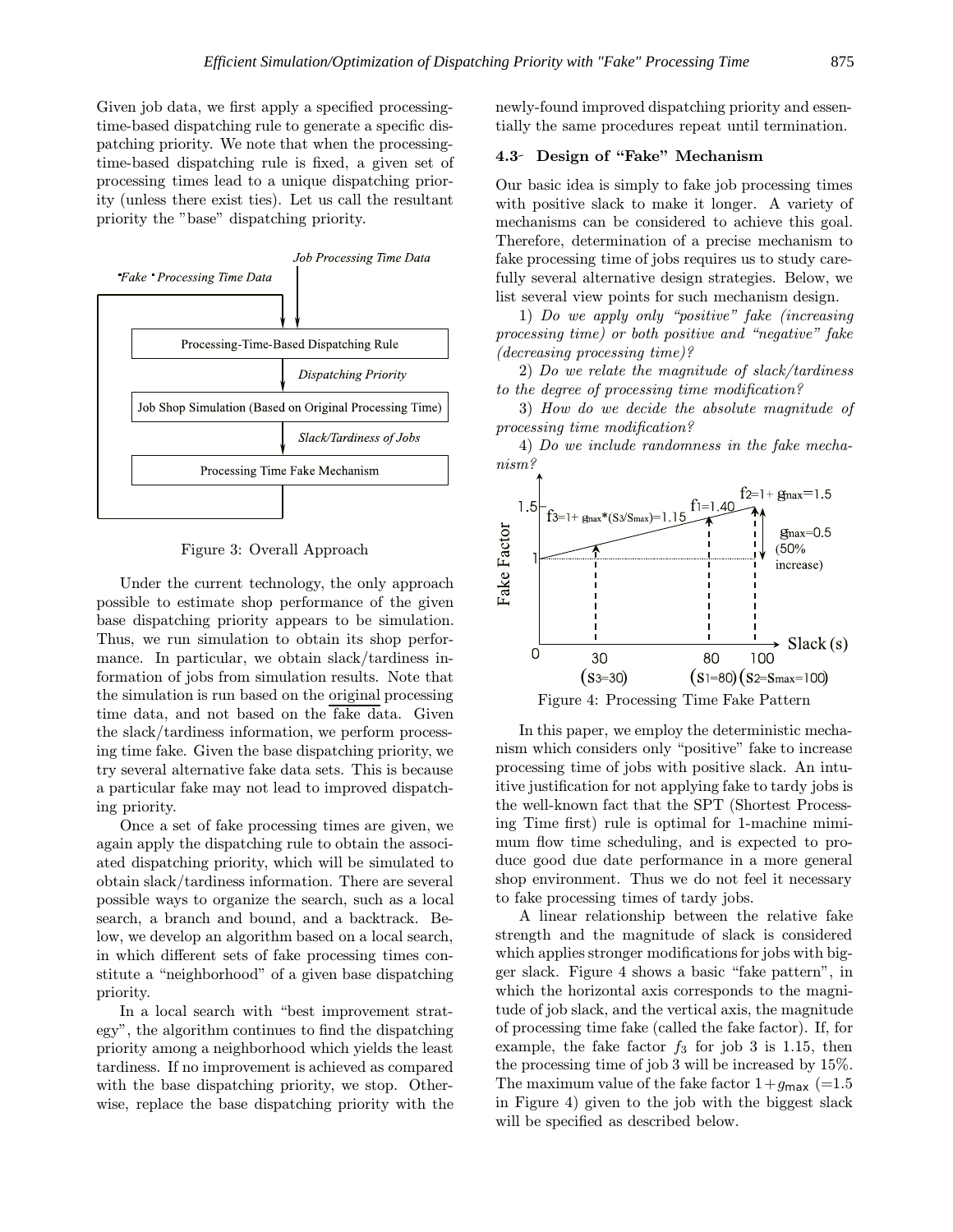## 4.4 An Iterative Method Based on Local Search

Faking processing times based on such a mechanism discussed above and applying a processing-timebased dispatching rule does not guarantee a generation of a better dispatching priority. That is, we must be prepared that the idea fails for a particular fake. If a fake fails to produce a better priority, we look for other fakes. We accomplish this by a form of a local search.

### 4.4.1 Neighborhood

In designing a local search, selection of a neighborhood is essential. It is not at all obvious what kind of neighborhood is appropriate here, but we try to generate different fake patterns given a "base" dispatching priority by adjusting "strength" of the fake. We accomplish this by changing the maximum value of the fake factor. As a stronger fake tends to distort the original "problem structure", the algorithm tested here adopts the strategy to start from weaker fakes (i.e., less modification) and move towards stronger fakes (i.e., more modification). For example, one neighbor is defined by  $g_{\text{max}} = 0.5$ , and another defined by  $g_{\text{max}} = 1.0$ (i.e., a maximum of 100% processing time increase), and so forth.



Figure 5: Neighborhood

Figure 5 shows the image of the local search. The figure assumes the best improvement strategy to select the best among the neighborhood which consists of 9 distinct fake data sets. The relative distance between nodes schematically implies the strength of the fake. Namely, node 1 (node 9) corresponds to a fake data set of the least (largest) strength in the neighborhood of the base dispatching priority. Figure 5 assumes that the fake pattern of node 8 produced the best improvement among the neighborhood, and thus the associated dispatching priority becomes a

new base priority with the new neighborhood constituting nodes 10 through 18. The process continues unless there is no improvement in the neighborhood.

If the "first improvement strategy" is adopted, we switch the base dispatching priority as soon as an improved dispatching priority is found. If no imrovement is achieved within the specified upper limit, the algorithm stops. Some intermediate strategy between best improvement and first improvement could be devised, but will not be considered in this paper.

### 4.5 Prototype Algorithm

A prototype algorithm is now stated below:

Step 0 (Selection of the basic dispatching rule, initial generation of a dispatching priority, and initial base simulation) Select a processing-time-based dispatching rule used as a building block. Apply the selected rule on a given set of job data, and produce an initial dispatching priority which is now called as the initial "base" dispatching priority. Perform a simulation run using original processing time information to evaluate the effects of the initial base dispatching priority. Initialize the "outer" iteration counter  $k$  to 1. Set  $O_{ij}$ , the measure for lot *i*, operation *j*, used to determine priority to conform with the selected processing-time-based dispatching rule (say, ODSMT as recommended by Lee, Morito, and Imaizumi 1996).

## Step 1 ("Neighborhood" search with simulation)

Repeat the neighborhood search, Step 1h, for  $h = 1, ..., h_{\text{max}}$ , where  $h_{\text{max}}$  is the size of the neighborhood which is a predetermined parameter. Here, we assume that  $s_i$  denotes slack for lot i as obtained from simulation with the base dispatching priority. That is,  $s_i = max(0, d_i - c_i)$  where  $d_i$  denotes the given due date of lot  $i$ , and  $c_i$  the completion time of lot  $i$  as obtained from the simulation of the base dispatching priority. Note that values of  $s_i$  do not change throughout Step 1h below, as the base dispatching priority may be updated only in Step 2.

Step 1h Determine the maximum incremental fake factor  $g_{\text{max}}^{\text{h}}$  for h-th neighbor:

$$
g_{\max}^{\mathrm{h}} = G(g_{\max}^{\mathrm{h}-1})
$$

and calculate the perturbation factor (relative to the base case)  $f_i$  of lot i via

$$
f_{\textrm{i}} = \left\{ \begin{matrix} 1+g_{\textrm{max}}^{\textrm{h}}\left(s_{\textrm{i}}\middle/max_{\textrm{i}}\left(s_{\textrm{i}}\right.\mid s_{\textrm{i}}>0\right)\right) & \textrm{if } s_{\textrm{i}}>0 \\ 1 & \textrm{otherwise.} \end{matrix} \right.
$$

Determine the dispatching priority based on new measures  $N_{ij}$  where  $N_{ij} = O_{ij} \cdot f_i$ .

Perform then a simulation run based on the resultant dispatching priority but with the original processing time. If the resultant total tardiness is less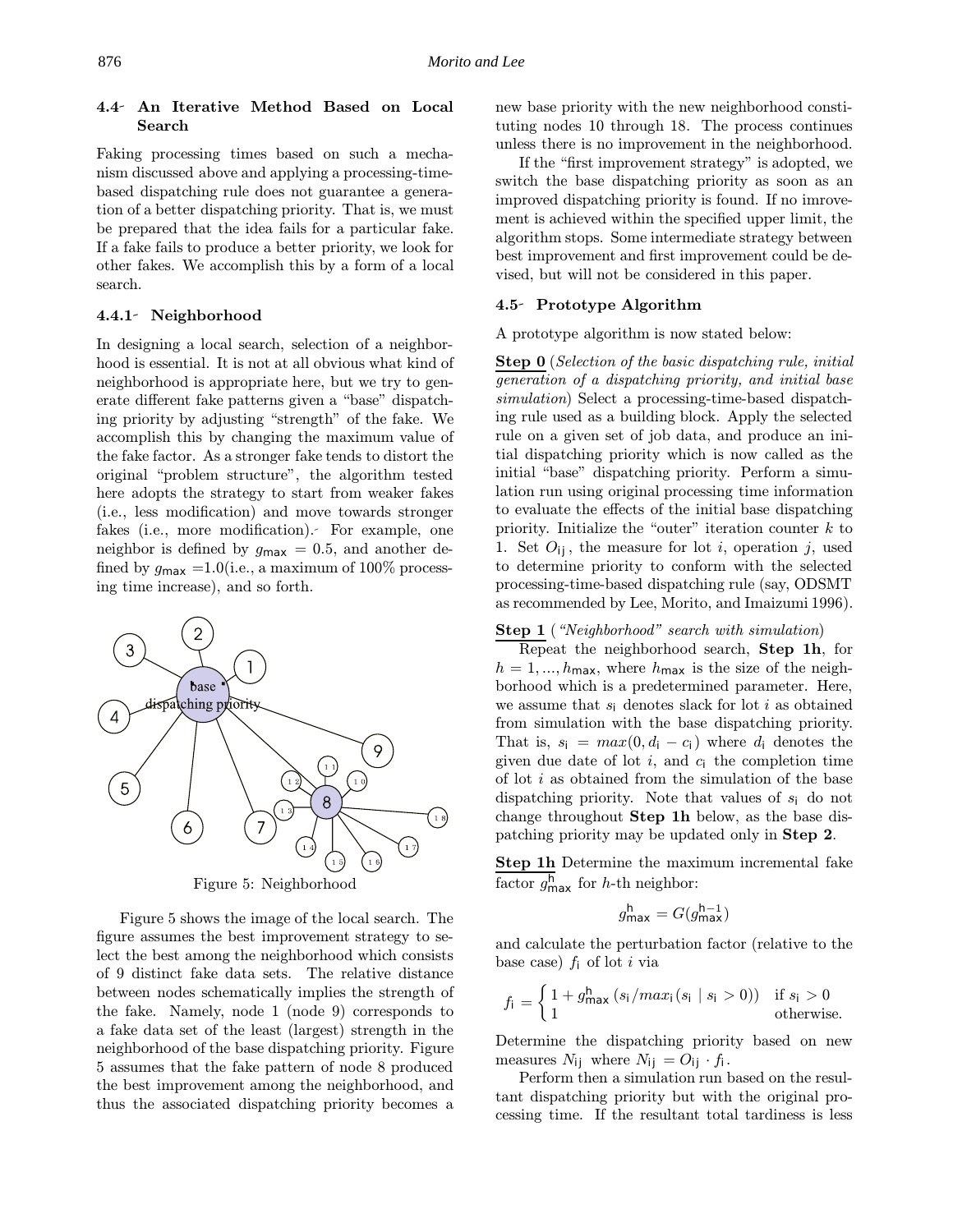than that of the current best dispatching priority, replace the current best dispatching priority and also save the associated values of  $f_i$  as  $f_i^*$ .

### Step 2 (Termination check and updating the base dispatching priority)

If there is no improvement in the neighborhood (i.e., during **Step 1h**,  $h = 1, ..., h_{\text{max}}$ ), stop. Use the current base dispatching priority. Otherwise, the current best priority has been updated during the previous sub-iterations, and renew the "base" dispatching priority to this newly-obtained current best priority. Increment the iteration counter  $k$  by 1. Replace the measure  $O_{ij}$  by  $O_{ij} \cdot f_i^*$  (for all i and j), i.e.,  $O_{ij} \leftarrow O_{ij} \cdot f_i^*$  (for all i and j) where  $O_{ij} \cdot f_i^*$  is the measure used to derive the current best dispatching priority, and return to Step 1.

The above algorithm is stated assuming the best inprovement strategy, but can be modified easily to other strategies. Other termination criteria, such as "forced termination" based on iteration counts and/or the number of simulation runs, can be accomodated easily.

## 4.6 Detailed Settings

As a base dispatching rule, we employ ODSMT, which gives the highest priority to an operation with the least value of  $(l_i p_i \cdot l_i p_{i})$ , where  $p_i$  is the total processing time of the part type of lot  $i, p_{ij}$  the processing time of operation j of part type of lot i, and  $l_i$  the lot size of lot i. Rule ODSMT was the best dynamic dispatching rule tested in Lee and Morito(1996) with regard to the tardiness measure.

In the experiments to be described below, we use the following form of the function and parameter:

$$
g_{\max}^{\mathrm{h}} = G(g_{\max}^{\mathrm{h}-1}) = g_{\max}^{\mathrm{h}-1} + a.
$$

Here  $a$  is a fixed constant, and the value of  $0.9$  is used in our experiments. Note that this is equivalent to say that  $g_{\text{max}}^{\text{h}}$  is increased by 0.9 each time we strengthen the fake. The choice of  $a=0.9$  is based on the results % of preliminary experiments. The initial value  $g_{\text{max}}^0$  is assumed to be 0.

## 5- EXPERIMENTS AND RESULTS

### 5.1- Model Assumptions

The model described below is a simplified version of a complex and detailed simulation model developed for a commercial module-type medium- to small-scale FMS. We envision a system which consists of machining centers, which are interconnected to load/unload stations (LUL) and pallet stocker by a stacker crane, even though our model here do not explicitly include

LUL's, stocker, and a stacker crane, under the assumption that they are not constraining resources. Other important elements of the system considered include pallets (including fixtures), and finite local machine input buffer. We list basic assumptions of the model below:

1) Jobs to be processed correspond to a finite number of distinct part types. For each part type, a predetermined production quantity is known which we call a "lot size". Processing of a specific part type consists of several "operations", where each operation can be performed without interruption on a single machine. A given series of operations for a particular part must be performed in the prescribed order. We assume a one-to-one correspondence between part types and lots.

2) A work is placed on a pallet with operationdependent fixtures. The number of pallets available for a particular operation is assumed to be a fixed constant, which is often a lower single digit number.

3) A pallet and the associated work(s) must be returned to LUL between any two operations. At LUL, a work is removed from the pallet and the next work requiring the same operation, if available, is loaded on this pallet. Subsequently, the removed work will be loaded on the pallet for the "next" operation, if one exists.

4) What we call an "operation" generally consists of many "sub-operations" and the number of tools required for an operation often reaches as high as 30 - 50. All these sub-operations will be performed automatically based on the prescribed programs of NC (numerically controlled) machines, and the time required for tool changes is practically negligible with the help of automatic tool changer (ATC). We assume that tool assignments are already given and the machine(s) which can process a particular operation is known, and thus we pay no attention to sub-operations. The machine(s) that can process a particular operation is (are) sometimes referred to as the "candidate machine(s)" for the operation.

5) Raw materials for the first operation of all parts are assumed to be available at time 0.

6) Each machine has a finite input buffer of a specified size. Whenever an empty space becomes available in a particular buffer, the system tries to fill the space. Therefore, the system works in a "pull" mode in a sense.

7) Any movement of pallets requires an "infinitespeed" stacker crane whose control is determined by the user-specified dispatching priority. That is, a dispatching priority as in (1) is scanned from the top (i.e., the operation with the highest priority) to see if there exists a (transportable) work corresponding to the operation of interest. If there is one, dispatch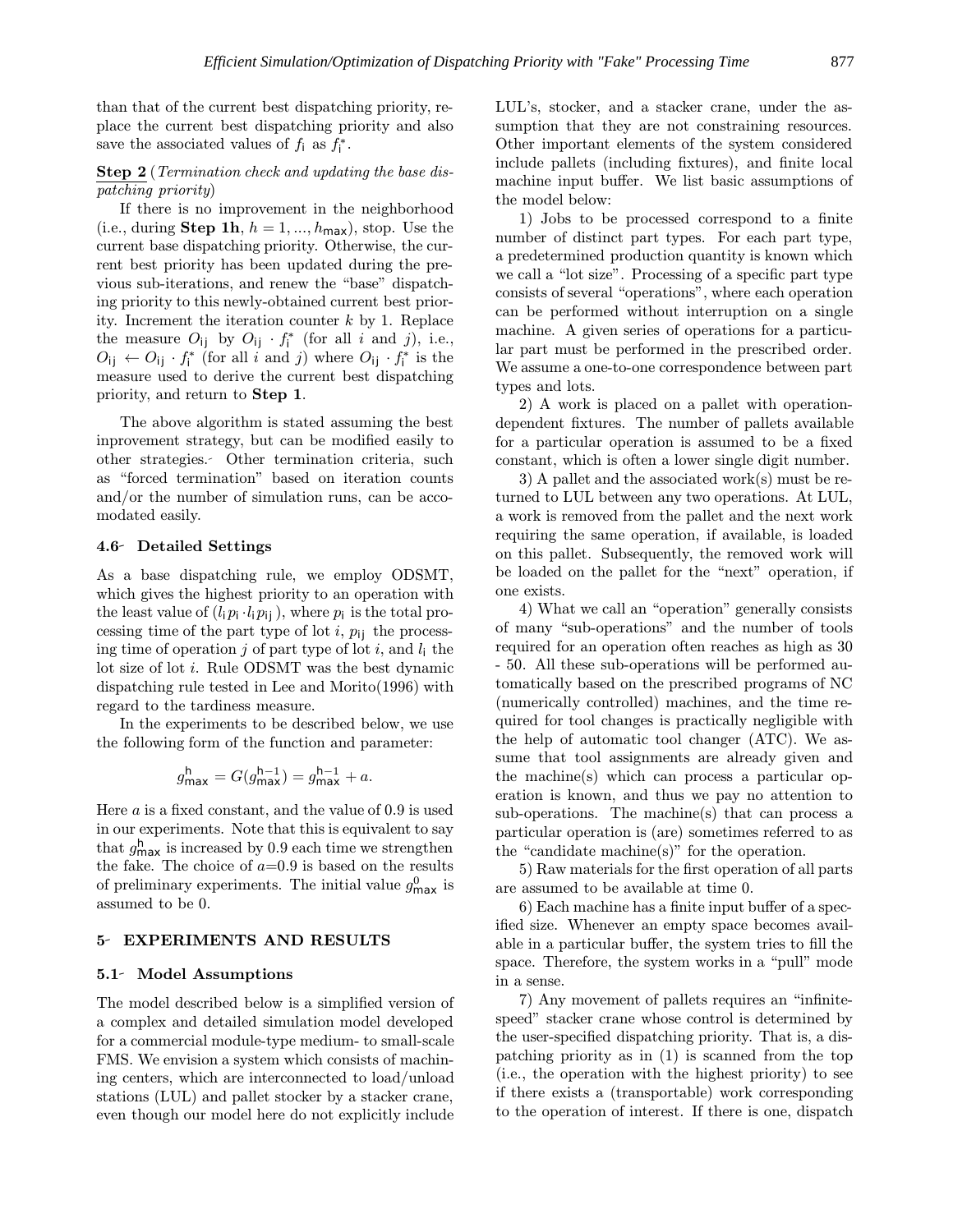the stacker crane to move the work. Since we assume an infinite-speed stacker crane, the work will be brought to the buffer immediately. If one cannot find the work, look for a work with the next highest priority, and so forth. We assume that there exists one static dispatching priority which is applied to any requests for transportation. In other words, the dispatching priority does not change over time, nor depends on machines.

8) No preemption is allowed during processing.

9) Processing time of operations, the number of pallets for a specific operation, due dates given to each lot of a part type, are all known and deterministic. Work transportation time and load/unload time are negligibly small, and they are assumed to be 0.

10) No equipment (machines, LUL's, a stacker crane, tools) failure is considered.

### 5.2 Experimental Conditions

The results presented below are based on a simple 10 machine job-shop-type FMS model. We assume that each lot calls for distinct part type, and the number of lots (which is same as the number of distinct jobs) is 20. Lot sizes are generated from uniform distributions in [1-5]. The number of operations per job is also generated randomly from uniform distributions in [1-5]. Processing time of individual operations follows a uniform integer distribution between 15 and 95 (min.). Only a single pallet is assumed to be available for each operation, and also the size of local machine input buffer is 1 for each machine. The number of machines capable of processing an operation is assumed 1. Finally, due dates are determined randomly based on the method with two parameters, namely, the tightness factor T and the range factor D, as in Morito and Lee(1994).

#### 5.3- Experimental Results

### 5.3.1 Overall Performance

Table 1 shows the performance of the proposed approach. Results shown reflect the average of 10 randomly generated problems. Two variations of the local search are tried, that is, the first improvement and the best improvement among neighborhood. The approach produced roughly 10% improvement over the initial dispatching priority of ODSMT with only 3 iterations and approximately 30 simulation runs (under the best improvement). Here, the number of iterations corresponds to the number of distinct base dispatching rules until a local optimum is reached.

Table 1: Performance of the Proposed Scheme

|                          | best impry. | first impry. |
|--------------------------|-------------|--------------|
| no. of iterations        | 3.4         | 2.85         |
| no. of simulation runs   | 34          | 18.58        |
| final improvement $(\%)$ | 10 20       | 9.53         |

#### 5.3.2 Process of Improvement

Figure 6 shows how improvement could be achieved within 52 simulation runs starting from the initial base dispatching priority obtained by ODSMT. The horizontal axis of the figure show the average % improvement achieved by the neighborhood search within the designated number of fake patterns. The results reflect the average of 100 distinct problems.



Figure 6: The Number of Different Fake Patterns Tested and Improvement Achieved

In the case of best improvement strategy, 10 different sets of fakes with varying strengths are generated (starting from the weaker ones to the stronger ones) and evaluated, and the plots show the best results up to the designated run. In the case of first improvement strategy, the base dispatching priority is updated as soon as an improved priority is found.

We can observe that 10% improvement can be achieved after 20 different fake patterns with different strengths. Figure 6 also shows that most of the gain is achieved with 20 iterations. This is understandable because the stronger fake tends to mess up the problem structure. The performance does not differ much depending on the best or first improvement strategy, but the best improvement gives slightly better results.

#### 6 CONCLUDING REMARKS

We presented an efficient simulation/optimization approach for finding a dynamic dispatching priority in a static job shop environment under the presence of multiple identical jobs. The basic ingredients of the